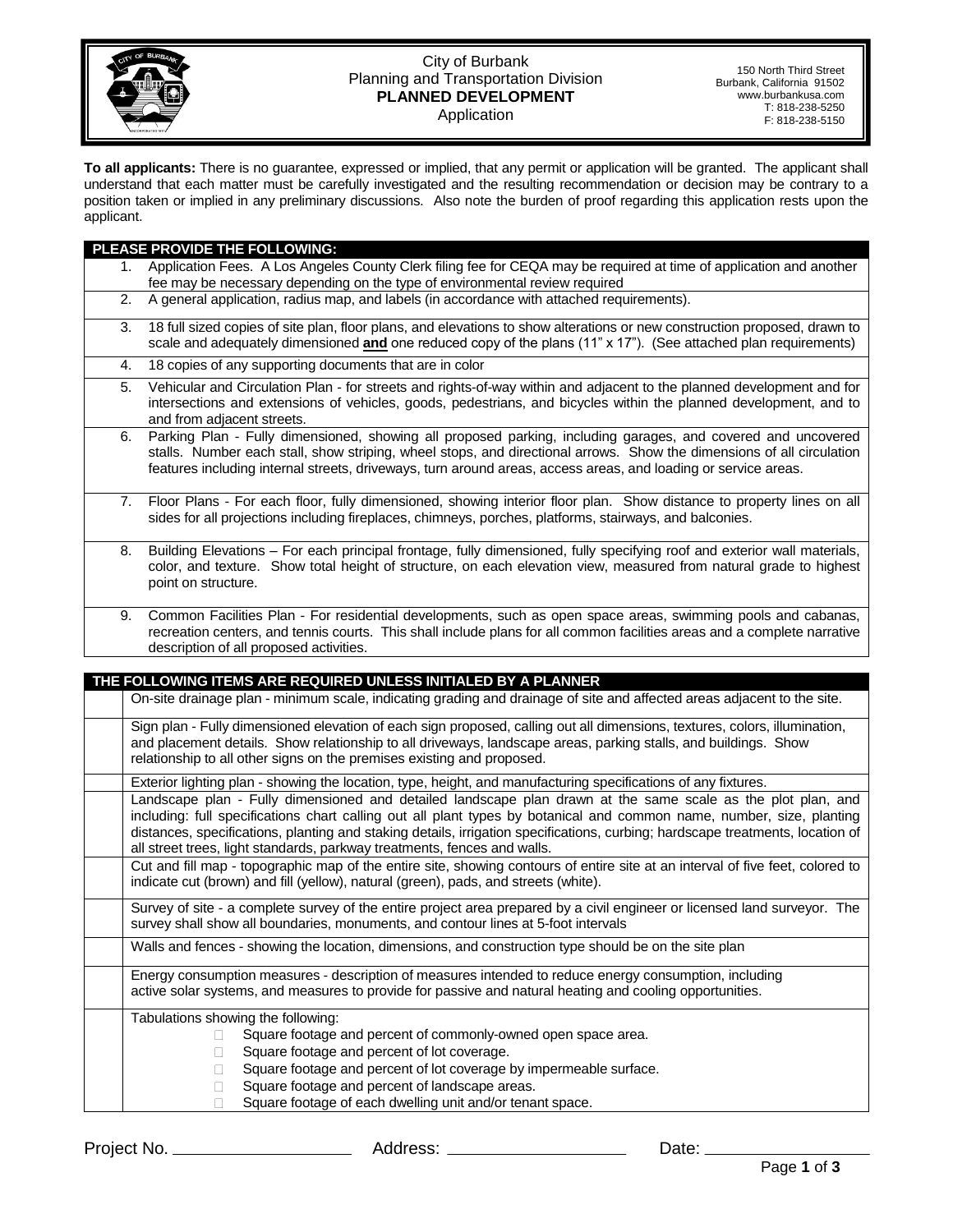| Materials palette - depicting the exterior treatment of the development                                                                                                                                                                                                 |
|-------------------------------------------------------------------------------------------------------------------------------------------------------------------------------------------------------------------------------------------------------------------------|
| Color perspective - one architectural quality rendering of the property in either one or two point perspective,<br>showing all applicable exterior treatment details including surfaces, roof textures and planes,<br>streetscape/hardscape, landscape, and parking lot |
| Additional information the City Planner deems appropriate or necessary is listed below. This constitutes written<br>notice under Burbank Municipal Code Section 10-1-19125 (e).                                                                                         |

| <b>Residential Projects</b>  |                                          |  |  |  |
|------------------------------|------------------------------------------|--|--|--|
| <b>Unit Type</b>             | <b>Number of Units</b>                   |  |  |  |
| Studio                       |                                          |  |  |  |
| One Bedroom                  |                                          |  |  |  |
| Two Bedroom                  |                                          |  |  |  |
| Three Bedroom                |                                          |  |  |  |
| More Than Three Bedrooms     |                                          |  |  |  |
| <b>Total Number of Units</b> |                                          |  |  |  |
| Gross Land Area:             | Gross Square Feet of Land Area Per Unit: |  |  |  |
| Height (in feet):            | Number of Floors:                        |  |  |  |
| Type (UBC) of Construction:  |                                          |  |  |  |
| <b>Parking Provided</b>      |                                          |  |  |  |
| Compact                      | Standard                                 |  |  |  |
| Guests                       | Total                                    |  |  |  |

| <b>Non-Residential Projects</b>                                |            |             |  |  |  |  |  |
|----------------------------------------------------------------|------------|-------------|--|--|--|--|--|
| ⊟ Retail<br>Office<br>Other<br>Type of Land Use:<br>Industrial |            |             |  |  |  |  |  |
| Floor Area of Building(s):<br>square feet                      | Site Area: | square feet |  |  |  |  |  |
| Floor Area Ratio (floor area divided by site area):            |            |             |  |  |  |  |  |
| Amount of Parking Provided: Compact                            | Standard   | Total       |  |  |  |  |  |

| <b>Proposed Development Schedule</b> |         |          |                     |  |  |
|--------------------------------------|---------|----------|---------------------|--|--|
|                                      | Phase I | Phase II | <b>Other Phases</b> |  |  |
| <b>Begin Construction</b>            |         |          |                     |  |  |
| <b>Construction Completed</b>        |         |          |                     |  |  |
| <b>Full Occupancy</b>                |         |          |                     |  |  |

| List below the public improvements related to each phase that are needed |  |
|--------------------------------------------------------------------------|--|
| Phase I                                                                  |  |
|                                                                          |  |
|                                                                          |  |
| Phase II                                                                 |  |
|                                                                          |  |
|                                                                          |  |
| <b>Other Phases</b>                                                      |  |
|                                                                          |  |
|                                                                          |  |